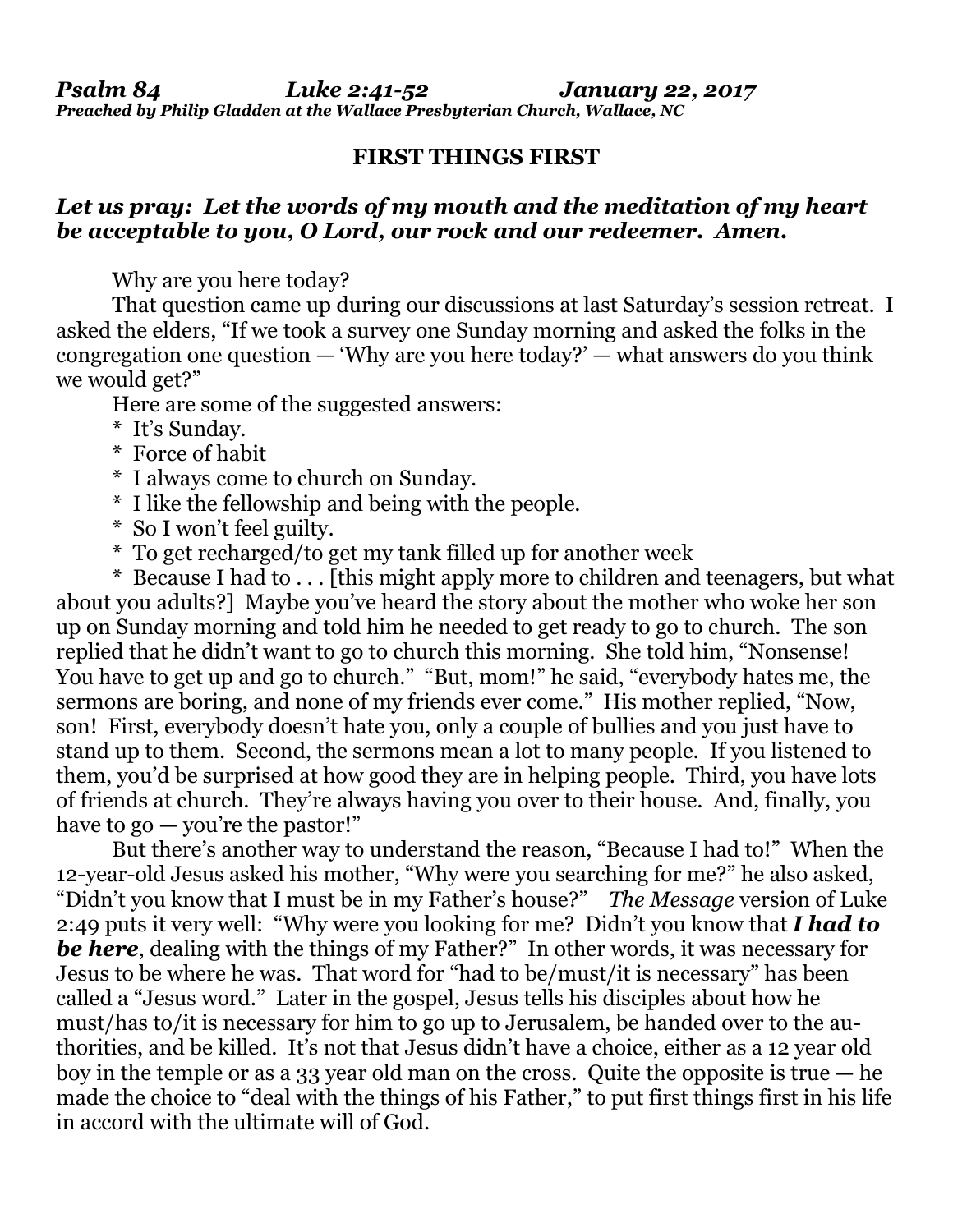This sense of "must/has to/it is necessary" in Jesus' life is grounded in his faithful Jewish roots. Last week we heard about Joseph and Mary being obedient to God's law by presenting the eight-day old Jesus for circumcision and the six-week old Jesus for dedication to God. Today we hear about their regular habit of going up to Jerusalem for the annual Passover Feast. We can safely assume Jesus regularly went with them on these pilgrimages. Now, at 12 years old, he is on the threshold of becoming a *bar mitzvah*, a "son of the commandment," when he will take on the responsibilities of God's law.

If you look ahead to chapter 4 in Luke's gospel, you read that "when he came to Nazareth, where he had been brought up, he went to the synagogue on the sabbath day, as was his custom." (4:16) Jesus' family life was grounded in the worship and service of God. But, even more than that, Jesus' growing understanding of his vocation as Messiah was grounded in the same faithful worship and service of God. "Didn't you know that I must be in my Father's house, dealing with the things of my Father?" These are Jesus' first words in Luke's gospel. To this point, everything we know about Jesus we have heard from Luke himself, from the angels, from the shepherds, from Simeon and Anna. Now, Jesus gives us an important hint about who he is and what his life will be like.

Last Sunday, I said that we have only five stories about Jesus as a baby or a young boy: the two Christmas stories in Matthew and Luke; the two stories about his circumcision and his dedication in the temple; and this story about Jesus in the temple with the teachers. Actually, I need to qualify that earlier statement — we have only five stories about Jesus' childhood in the *canonical* scriptures, what we call "the Bible." But there are other writings that date from the late 1st century, early 2nd century A.D. and beyond, some of which are called "gospels."

For instance, there is a writing called "The Infancy Gospel of Thomas," that has been dated from the first half of the 2nd century A.D., about 100 years after Jesus. One commentator has noted, "Early Christians were naturally curious to learn the details of Jesus' life. . . Other stories of Jesus as a youth were soon in circulation. Behind many of the legends lay a fundamental question: if Jesus was a miracle-working Son of God as an adult, what was he like as a child?"<sup>1</sup>

"The Infancy Gospel of Thomas" has some entertaining stories about the young Jesus — such as the time he made some sparrows out of clay on the riverbank on the Sabbath, then clapped his hands and they flew away. There are also stories about Jesus going to school. Joseph wanted Jesus to learn to read, so he sent him to a teacher. The teacher's plan was to teach Jesus to read Greek, then Hebrew. He wrote out the Greek alphabet for Jesus and recited it to him many times, but Jesus didn't say anything. Finally Jesus looked at the teacher and said, "If you are really a teacher and know the letters well, tell me the power of the Alpha, and I will tell you the power of the Beta." That teacher didn't teach Jesus for long.

So Joseph sent Jesus to another teacher, who was Joseph's good friend and had asked to teach the child. Joseph said, "If you're that courageous, brother, take him along with you." When they entered the classroom, Jesus saw a book lying on the desk.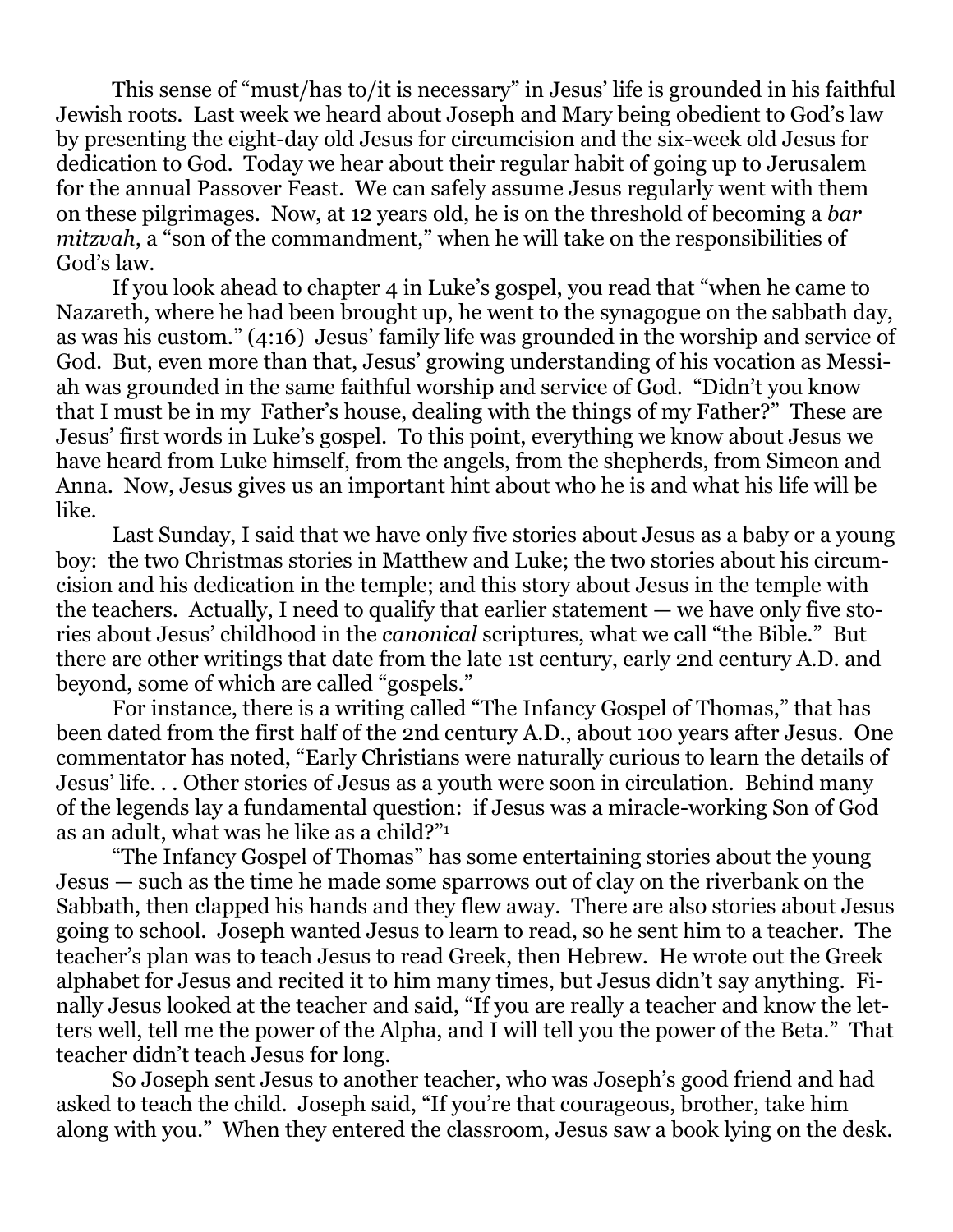Instead of reading the book, Jesus began to speak in the Holy Spirit and teach all of the adults there about the Law. When he heard what had happened, Joseph ran to the school to get Jesus, and his friend said, "You should know, brother, that I took the child as a pupil; but he is filled with great grace and wisdom. Now, I ask you brother, take him home."

The final story in The Infancy Gospel of Thomas is very similar to today's gospel lesson. Mary and Joseph find Jesus in the temple, where he was amazing people because "he questioned the elders and teachers of the people, sharply explaining the chief points of the Law and the parables of the prophets." Jesus' answer to his mother is a bit different: "Don't you know that I must be with those who are my Father's?" The main difference is what the scribes and Pharisees say to Mary (not found in Luke's story): "Are you the mother of this child? You are most fortunate among women, for God has blessed the fruit of your womb. For we have never seen or heard of such glory, such virtue and wisdom."<sup>2</sup>

We are like those early Christians. We are naturally curious about the details of Jesus' early life. But it's real easy to get off track and run down rabbit holes trying to chase down those details, when Matthew, Mark, Luke, and John don't provide us with that information. Some of the legends about Jesus as a child are very entertaining, but they miss the point of Luke's story about the boy Jesus in the temple.

Some people have said Jesus sounds kind of "sassy" in this story when he talks back to his mother. But Luke makes sure we know that "he came to Nazareth, and was obedient to [his parents]." (2:51) Luke's Jesus isn't nearly as sassy as the boy in The Infancy Gospel of Thomas. In fact, Luke's Jesus is much more subdued. He actually is doing what was expected of any faithful 12-year-old Jewish boy who was preparing to become a *bar mitzvah* — listening to and asking questions of the teachers in the temple. Granted, they were amazed at his understanding and his answers. Still, Luke paints a picture of Jesus beginning to come to an awareness of who he is and (more importantly) what kind of life he was going to lead. In other words, the story about the boy Jesus in the temple is about life priorities, about putting "first things first."

God's Word always calls us to put "first things first."

\* Hear, O Israel, the Lord is our God, the Lord alone. (Deuteronomy 6:4)

\* You shall have no other gods before me. (Exodus 20:3)

\* You shall love the Lord your God with all your heart, and with all your soul, and with all your mind, and with all your strength. (Mark 12:30)

\* I appeal to you, brothers and sisters, by the mercies of God, to present your bodies as a living sacrifice, holy and acceptable to God, which is your spiritual worship. (Romans 12:1)

\* I beg you to lead a life worthy of the calling to which you have been called. (Ephesians 4:1)

\* But strive first for the kingdom of God and his righteousness, and all these things will be given to you as well. (Matthew 6:33)

\* Give to the emperor the things that are the emperor's, and to God the things that are God's. (Mark 12:17)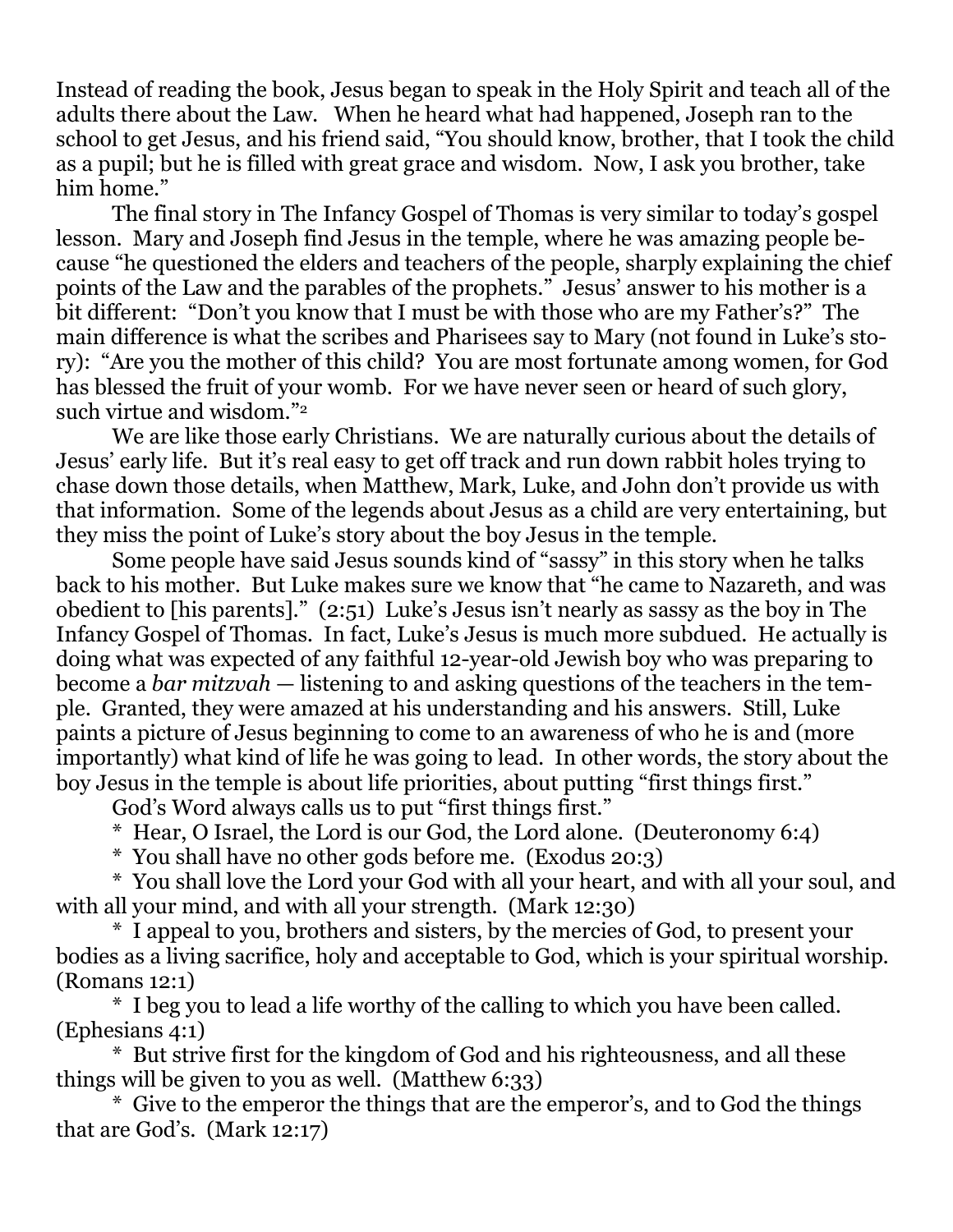\* I want nothing more than to live close to you. (Psalm 84:2, variation) In the upper left hand corner on the front of the bulletin, you will see what looks like a target with the words "Why. How. What."



Below the announcements, you will see this graphic:

You must define your<br> **why** before you can<br>
begin with the **what**<br>
and the **how**.

On our retreat, our elders and I talked about "The Golden Circle" and about defining our "why" as the Wallace Presbyterian Church before beginning with the "what" and the "how." Stephen Covey, the businessman and keynote speaker, said, "The main thing is to keep the main thing the main thing." Our Lord Jesus said, "You shall love the Lord your God with all your heart, and with all your soul, and with all your mind, and with all your strength. You shall love your neighbor as yourself. There is no other commandment greater than these." Our session is committed to helping all of us "keep the main thing the main thing" and put "first things first." That's what Luke's story of the 12-year-old boy Jesus in the temple teaches us.

As I thought about today's sermon, I wanted to steer away from the sentimentality so often associated with the few stories we have about the baby and boy Jesus. I also wanted us parents to avoid any common commiseration we might have with an aggravated Mary and Joseph, as tempting as it is to focus on that part of the story of Jesus in the temple.

It's easy and tempting to try to keep the baby Jesus wrapped in swaddling clothes and lying in the manger, or cradled in old man Simeon's arms, or even as an adolescent obedient to his parents in Nazareth. It's tempting, because we know, in our heart of hearts, that this baby and young boy grows  $up - \tilde{u}$  in wisdom and in stature and in